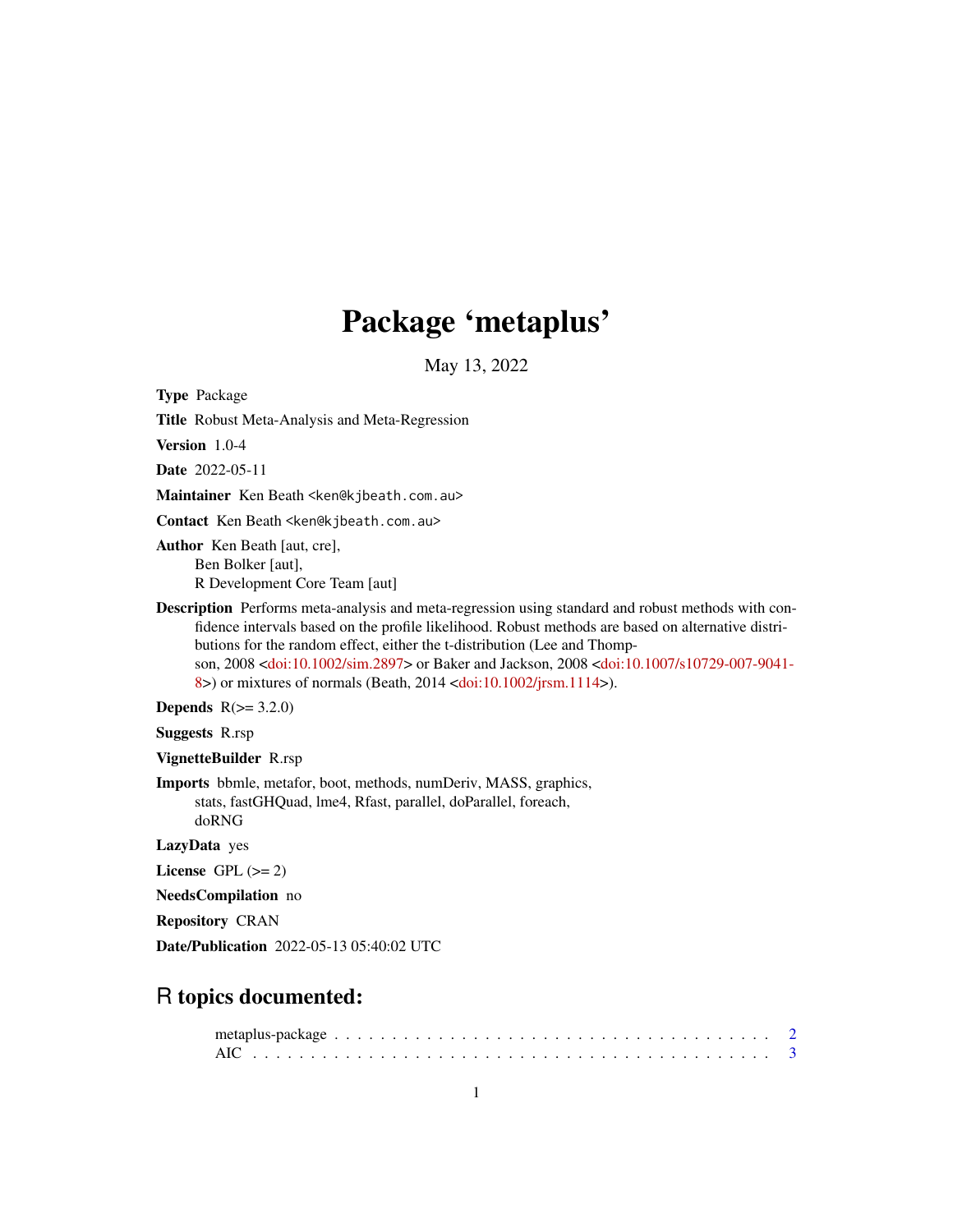# <span id="page-1-0"></span>2 metaplus-package

metaplus-package *Fits random effects meta-analysis models including robust models*

#### Description

Allows fitting of random effects meta-analysis producing confidence intervals based on the profile likelihood (Hardy and Thompson, 1996). Two methods of robust meta-analysis are included, based on either the t-distribution (Baker and Jackson (2008) and Lee and Thompson (2008)) or normalmixture distribution (Beath, 2014). Tests can be performed for the need for a robust model, using a parametric bootstrap, and for the normal-mixture the identity of the outliers using the posterior probability. Plots are produced allowing a comparison between the results of each method. Where possible use has been made of the metafor package.

#### The metaplus function

This is the main function that allows fitting the models. The metaplus objects may be plotted, using plot, and tested for outliers using testOutliers. The results of tests.outliers may also be plotted.

#### Author(s)

Ken Beath <ken.beath@mq.edu.au>

# References

Baker, R., & Jackson, D. (2008). A new approach to outliers in meta-analysis. Health Care Management Science, 11(2), 121-131. doi:10.1007/s10729-007-9041-8

Beath, K. J. (2014). A finite mixture method for outlier detection and robustness in meta-analysis. Research Synthesis Methods, (in press). doi:10.1002/jrsm.1114

Hardy, R. J., & Thompson, S. G. (1996). A likelihood approach to meta-analysis with random effects. Statistics in Medicine, 15, 619-629.

Lee, K. J., & Thompson, S. G. (2008). Flexible parametric models for random effects distributions. Statistics in Medicine, 27, 418-434. doi:10.1002/sim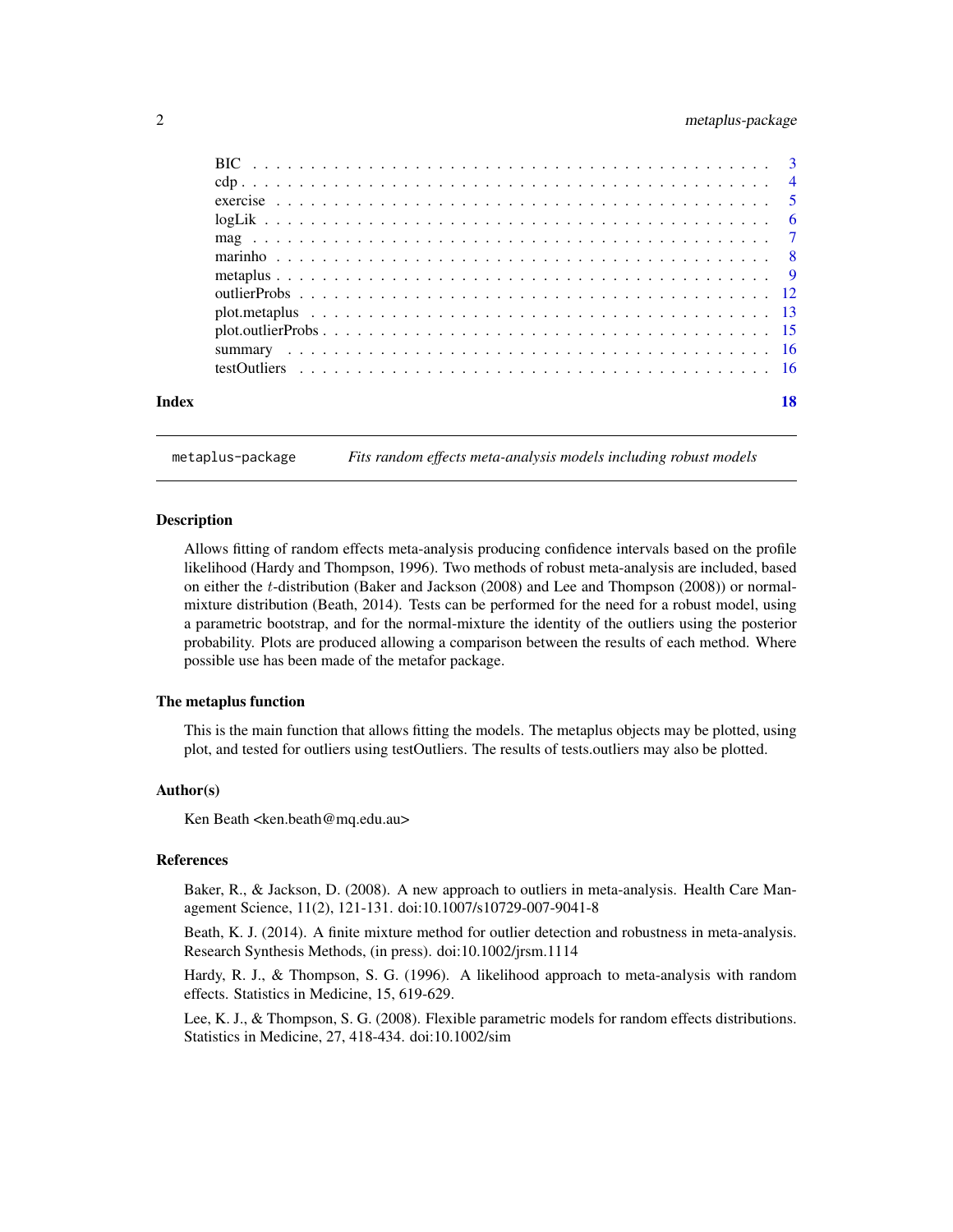<span id="page-2-0"></span>

Returns AIC for a metaplus object.

# Usage

## S3 method for class 'metaplus' AIC(object, ...)

# Arguments

| object | metaplus object                               |
|--------|-----------------------------------------------|
| .      | additional argument; currently none are used. |

# Value

AIC of fitted model

# Author(s)

Ken Beath

# Examples

```
data(mag)
mag1 <- metaplus(yi, sei, plotci = TRUE, slab = study, cores = 1, data = mag)
print(AIC(mag1))
```
BIC *BIC for metaplus object*

# Description

Returns BIC for a metaplus object.

#### Usage

## S3 method for class 'metaplus' BIC(object, ...)

# Arguments

| object | metaplus object                               |
|--------|-----------------------------------------------|
| .      | additional argument; currently none are used. |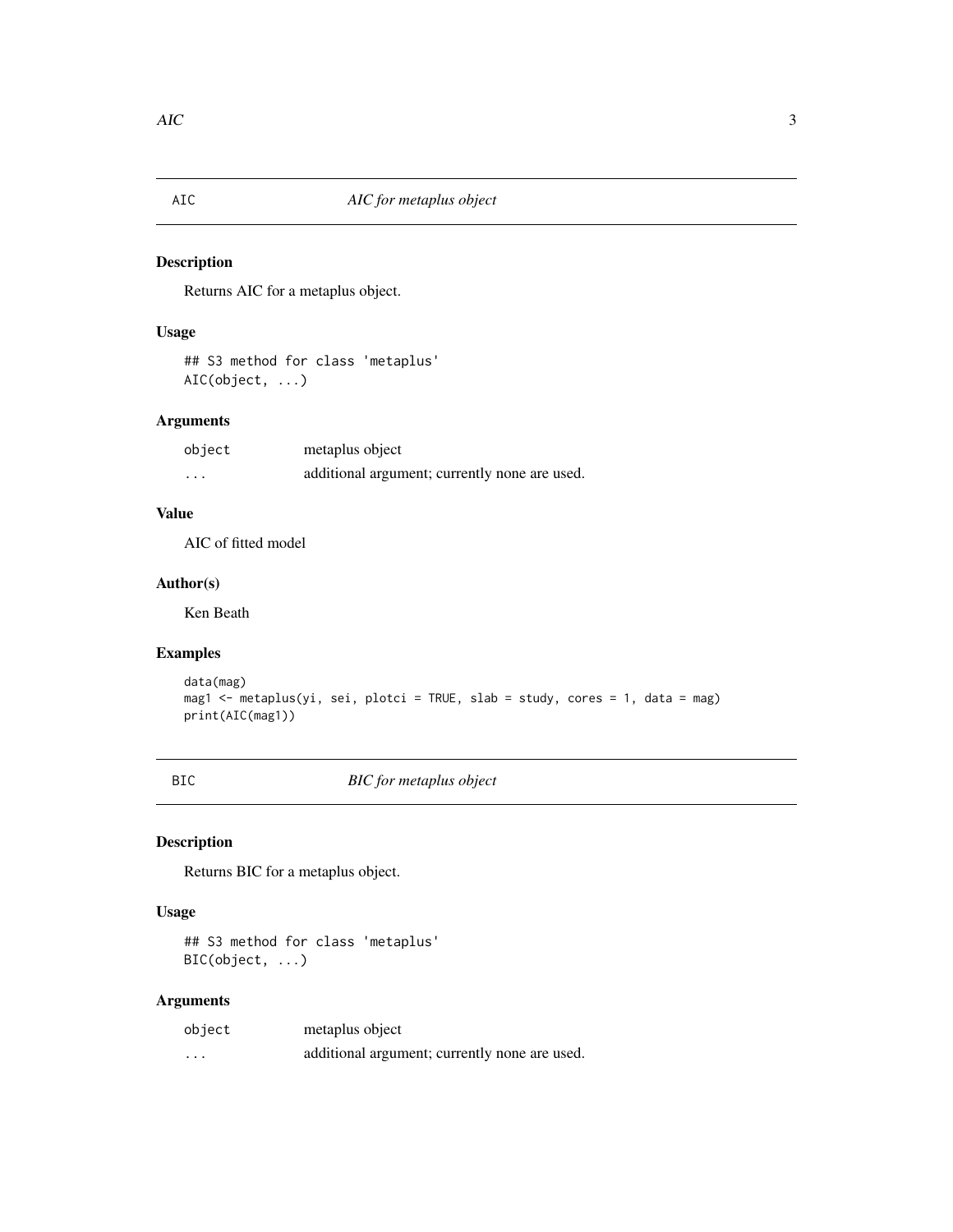# <span id="page-3-0"></span>Value

BIC of fitted model

#### Author(s)

Ken Beath

#### Examples

```
data(mag)
mag1 <- metaplus(yi, sei, plotci = TRUE, slab = study, cores = 1, data = mag)
print(BIC(mag1))
```
cdp *CDP meta-analysis data*

# Description

Data for the meta-analysis by Fioravanti and Yanagi (2005) of cytidinediphosphocholine (CDPcholine) for cognitive and behavioural disturbances associated with chronic cerebral disorders in the elderly.

#### Usage

cdp

#### Format

A data frame with 10 observations on the following 3 variables.

study study authors and date

yi study effect estimate

sei study standard error

#### Source

Fioravanti and Yanagi (2005)

#### References

Fioravanti, M., & Yanagi, M. (2005). Cytidinediphosphocholine (CDP choline) for cognitive and behavioural disturbances associated with chronic cerebral disorders in the elderly (Review). The Cochrane Database of Systematic Reviews. Retrieved from http://onlinelibrary.wiley.com/doi/10.1002/14651858.CD000269

```
data(cdp)
cdp1 <- metaplus(yi, sei, plotci = TRUE, slab = study, cores = 1, data = cdp)
```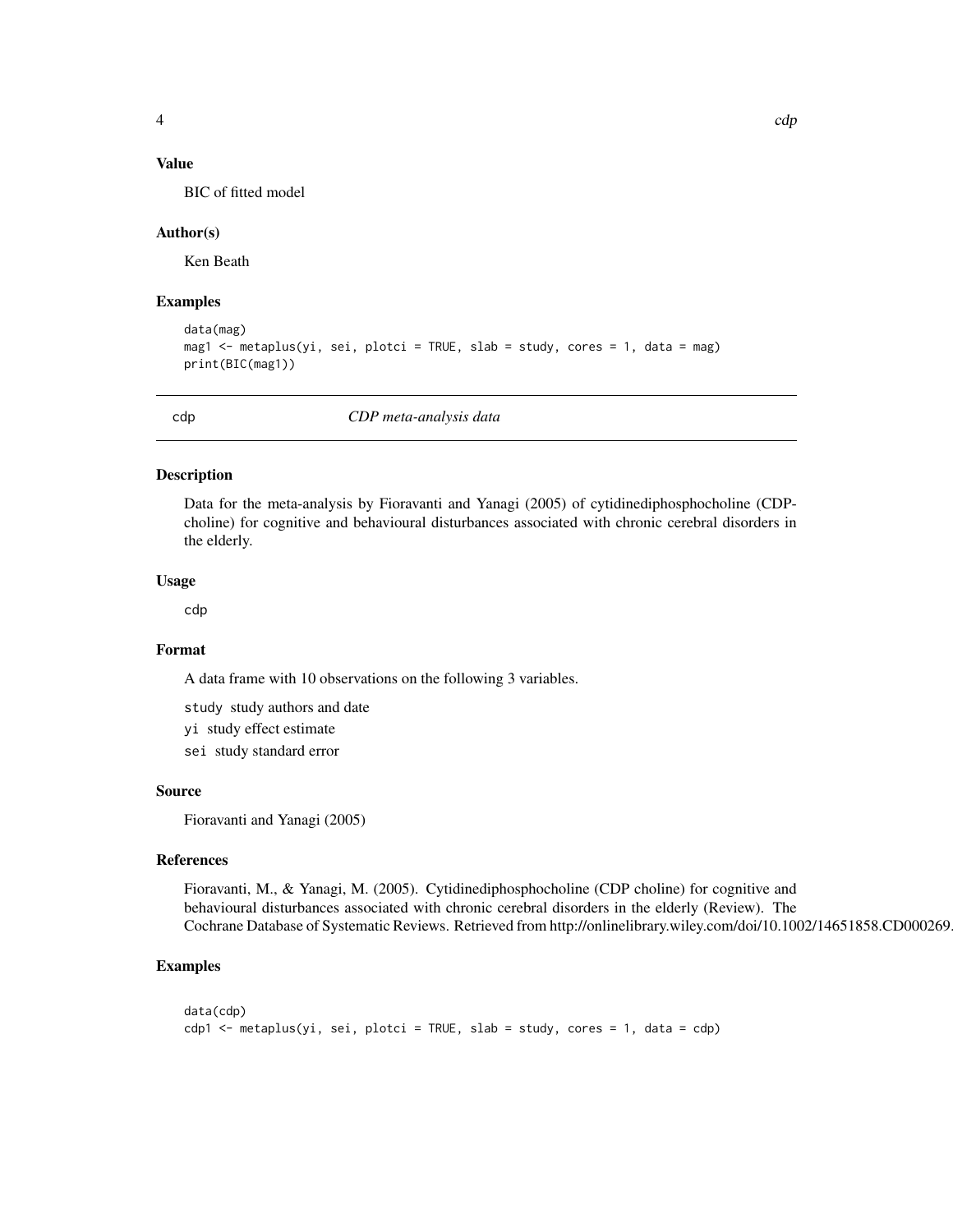<span id="page-4-0"></span>

Lawlor & Hopker (2001) performed a meta-analysis of trials of exercise in the management of depression, which was subsequently analysed using meta- regression (Higgins & Thompson 2004) with duration of treatment as a covariate. There is a possible outlier, the study by Reuter. While there are additional predictors, it seems excessive to use them given the small number of studies.

#### Usage

exercise

#### Format

A data frame with 10 observations on the following 9 variables.

study study author

smd study effect estimate

varsmd study effect variance

sesmd study effect standard error

abstract study available as abstract only?

duration length of study in weeks

itt intention to treat analysis?

alloc outcome assessor blinded

phd phd thesis?

# Source

Higgins and Thompson (2004)

#### References

Higgins, J. P. T., & Thompson, S. G. (2004). Controlling the risk of spurious findings from metaregression. Statistics in Medicine, 23(11), 166382. doi:10.1002/sim.1752

Lawlor, D. A., & Hopker, S. W. (2001). The effectiveness of exercise as an intervention in the management of depression: systematic review and meta-regression analysis of randomised controlled trials. BMJ, 322(31 March), 18.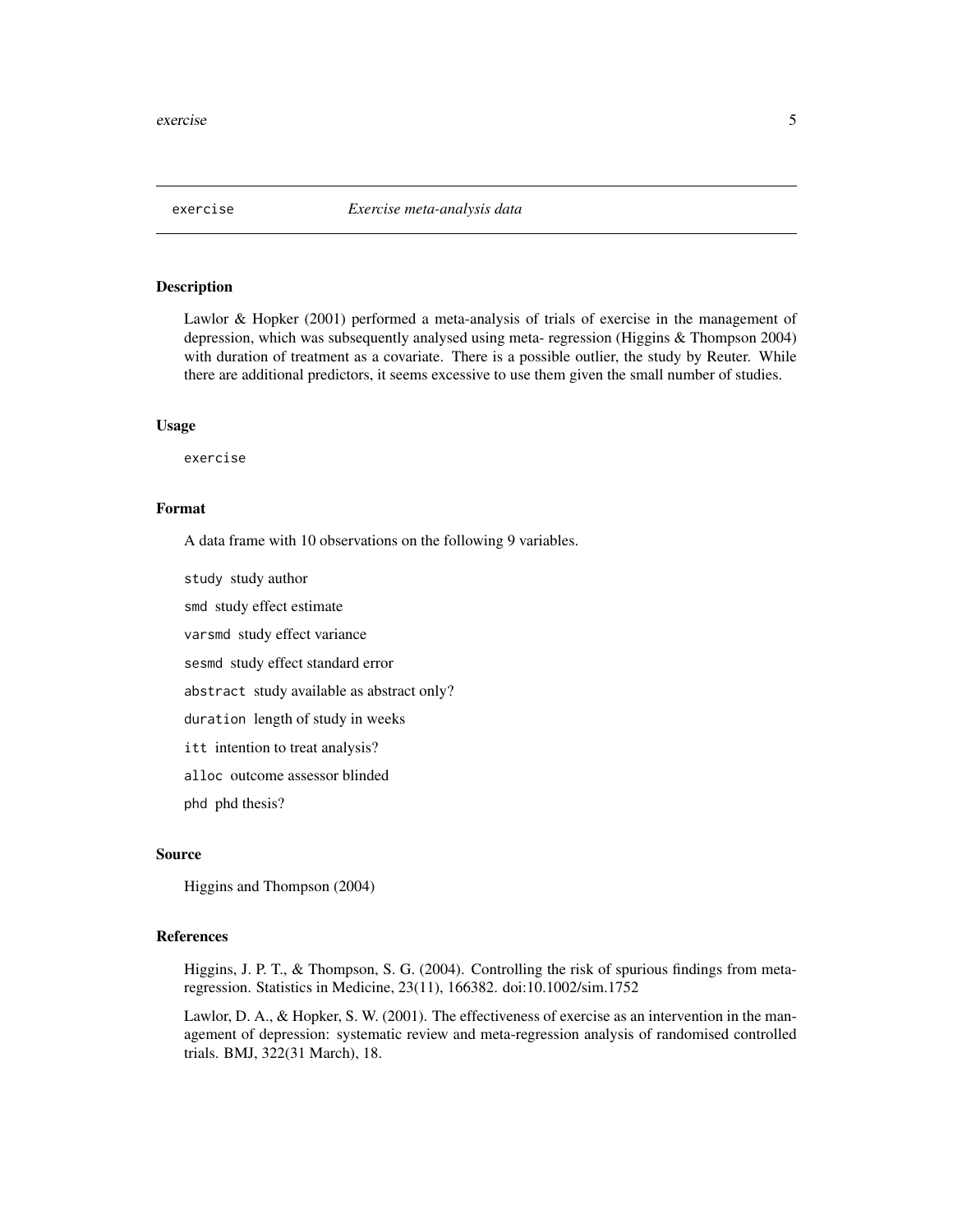# <span id="page-5-0"></span>Examples

```
exercise1 <- metaplus(smd, sqrt(varsmd), mods = duration, slab = study,
   cores = 1, data = exercise)exercise2 <- metaplus(smd, sqrt(varsmd), mods = cbind(duration, itt), slab = study,
   cores = 1, data = exercise)
```
## logLik *log Likelikelihood for metaplus object*

# Description

Returns the log Likelihood for a metaplus object.

# Usage

## S3 method for class 'metaplus' logLik(object, ...)

# Arguments

| object   | metaplus object                               |
|----------|-----------------------------------------------|
| $\cdots$ | additional argument; currently none are used. |

# Value

The loglikelihood of the fitted model.

#### Author(s)

Ken Beath

```
data(mag)
mag1 <- metaplus(yi, sei, plotci = TRUE, slab = study, cores = 1, data = mag)
print(logLik(mag1))
```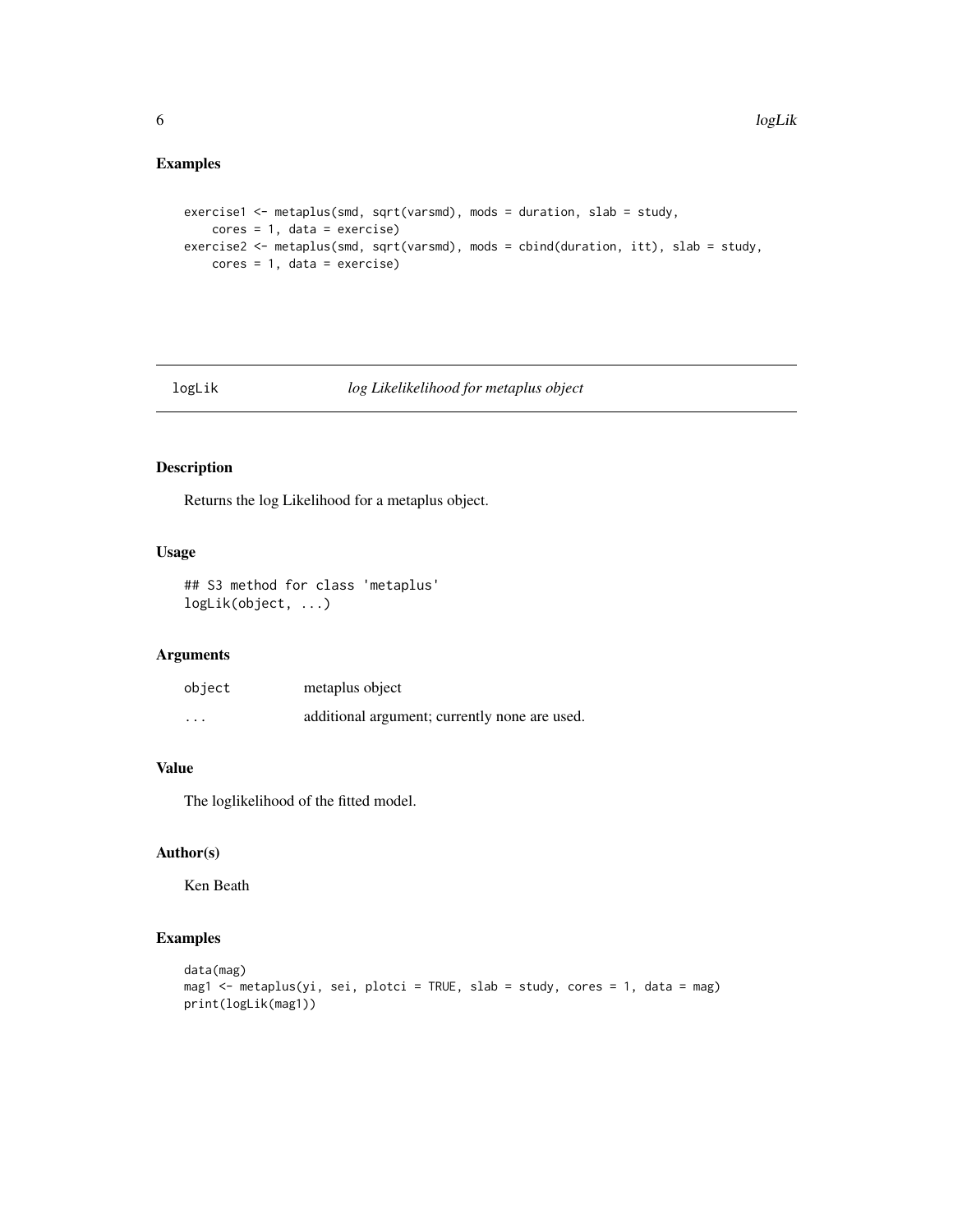Data for a meta-analysis of intravenous magnesium in acute myocardial infarction. An interesting question is whether the ISIS4 study is an outlier.

# Usage

mag

## Format

A data frame with 16 observations on the following 3 variables.

study study author

yi study effect estimate

sei study standard error

# Source

Sterne et al (2001)

### References

Sterne, J. A. C., Bradburn, M. J., & Egger, M. (2001). Meta-analysis in Stata. In M. Egger, G. D. Smith, & D. G. Altman (Eds.), Systematic Reviews in Health Care: Meta-Analysis in Context (pp. 347-369). BMJ Publishing Group.

# Examples

```
data(mag)
mag1 <- metaplus(yi, sei, plotci = TRUE, slab = study, cores = 1, data = mag)
plot(mag1)
```
<span id="page-6-0"></span> $mag$  7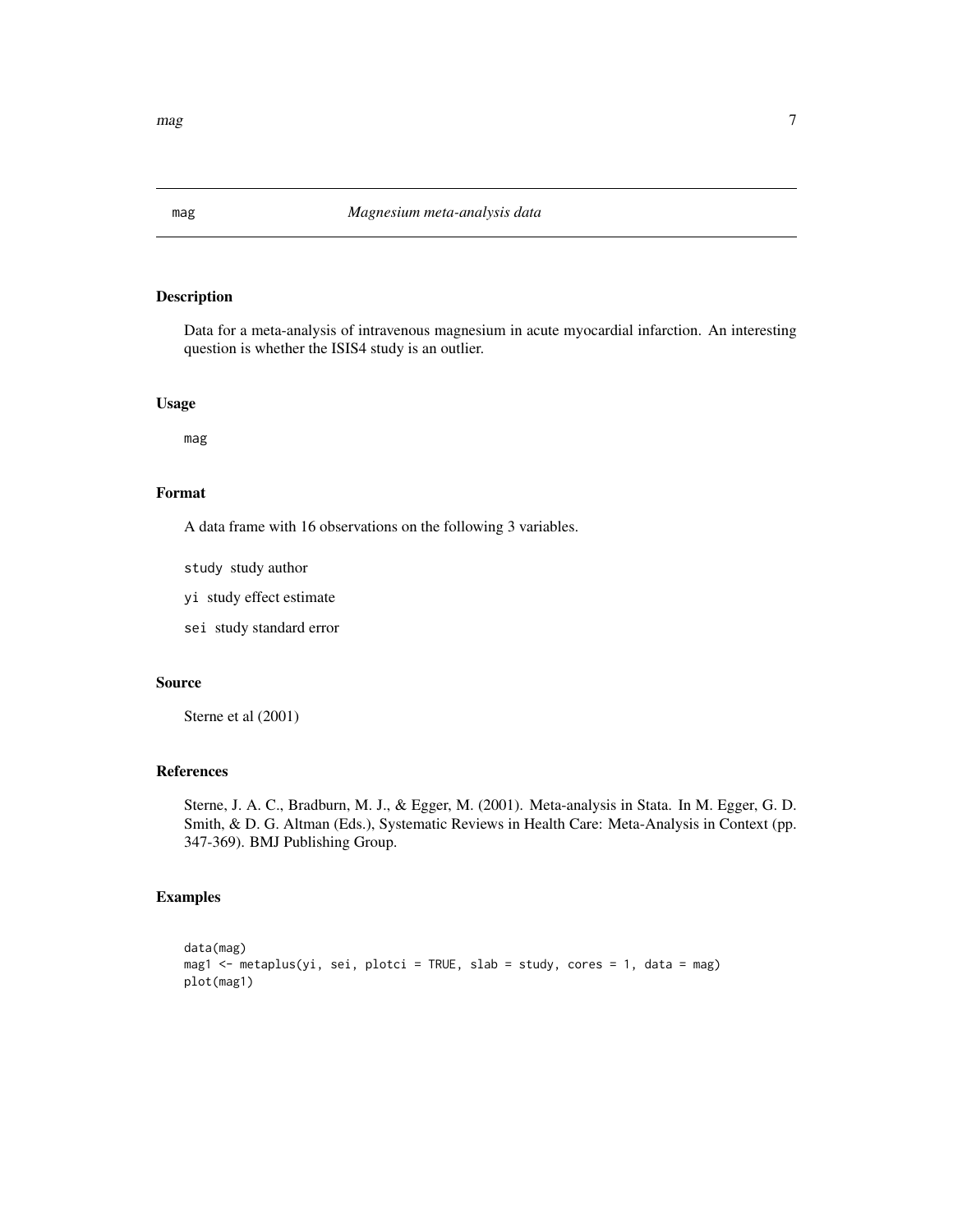<span id="page-7-0"></span>

Data for the meta-analysis by Marinho et al (2009) to determine the effectiveness of fluoride toothpastes on caries in children.

# Usage

marinho

# Format

A data frame with 70 observations on the following 11 variables.

study study authors and date nfluor number in fluoride group meanfluor mean effect in fluoride group sdfluor standard deviation of effect in fluoride group nplacebo number in placebo group meanplacebo mean effect in placebo group sdplacebo standard deviation of effect in placebo group meaneffect mean effect difference seeffect standard error of effect difference

# Source

Marinho et al (2009)

# References

Marinho, V. C. C., Higgins, J. P. T., Logan, S., & Sheiham, A. (2009). Fluoride toothpastes for preventing dental caries in children and adolescents (Review). The Cochrane Database of Systematic Reviews. Retrieved from http://onlinelibrary.wiley.com/doi/10.1002/14651858.CD002278/pdf

```
data(marinho)
marinho1 <- metaplus(meaneffect, seeffect, plotci = TRUE, slab = study, cores = 1, data = marinho)
```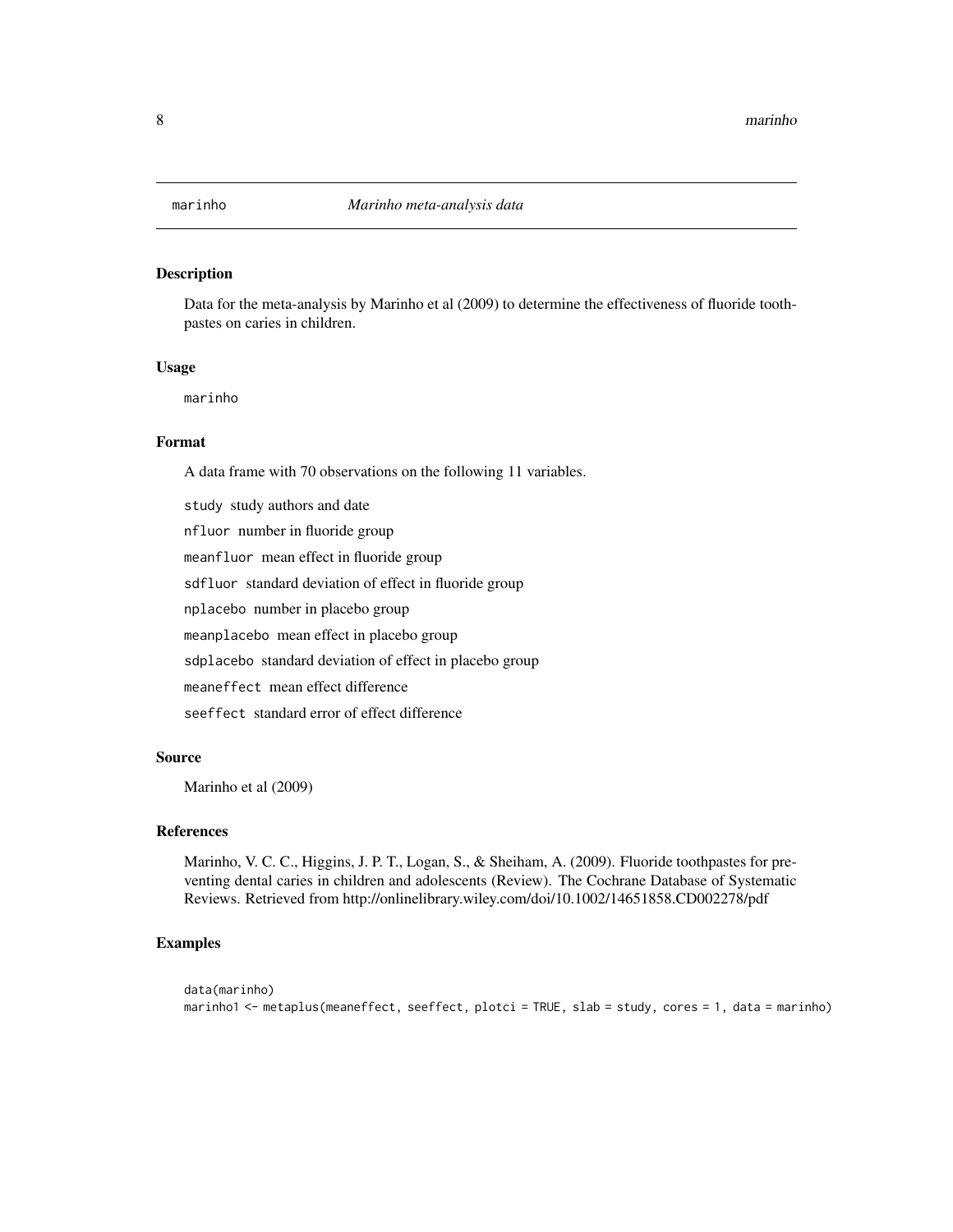<span id="page-8-0"></span>metaplus *Fits random effects meta-analysis models, using either a standard normal distribution, a* t*-distribution or a mixture of normals for the random effect.*

# Description

Allows fitting of random effects meta-analysis producing confidence intervals based on profile likelihood. Two methods of robust meta-analysis are included, based on either the  $t$ -distribution or normal-mixture distribution.

# Usage

```
metaplus(yi, sei, mods = NULL, random = "normal",
label = switch(random, "normal" = "Random Normal", "t-dist" = "Random t-distribution",
"mixture" = "Random mixture"),
plotci = FALSE, justfit = FALSE, slab = 1:length(yi),
useAGQ = FALSE, quadpoints = 21, notrials = 20,
cores = max(detectCores()%/%2, 1), data)
```
# Arguments

| уi         | vector of observed effect size                                                                                                                                    |
|------------|-------------------------------------------------------------------------------------------------------------------------------------------------------------------|
| sei        | vector of observed standard errors (note: not standard errors squared)                                                                                            |
| mods       | data frame of covariates corresponding to each study                                                                                                              |
| random     | The type of random effects distribution. One of "normal", "t-dist", "mixture",<br>for standard normal, <i>t</i> -distribution or mixture of normals respectively. |
| label      | The label to be used for this model when plotting                                                                                                                 |
| plotci     | Should profile be plotted for each confidence interval?                                                                                                           |
| justfit    | Should model only be fitted? If justfit $=$ TRUE then profiling and likelihood<br>ratio statistics are not calculated. Useful for when bootstrapping.             |
| slab       | Vector of character strings corresponding to each study.                                                                                                          |
| useAGO     | Deprecated. No longer used.                                                                                                                                       |
| quadpoints | Deprecated. No longer used.                                                                                                                                       |
| notrials   | Number of random starting values to use for mixture models.                                                                                                       |
| cores      | Number of reores to use for parallel processing of.                                                                                                               |
| data       | Optional data frame containing some or all other data.                                                                                                            |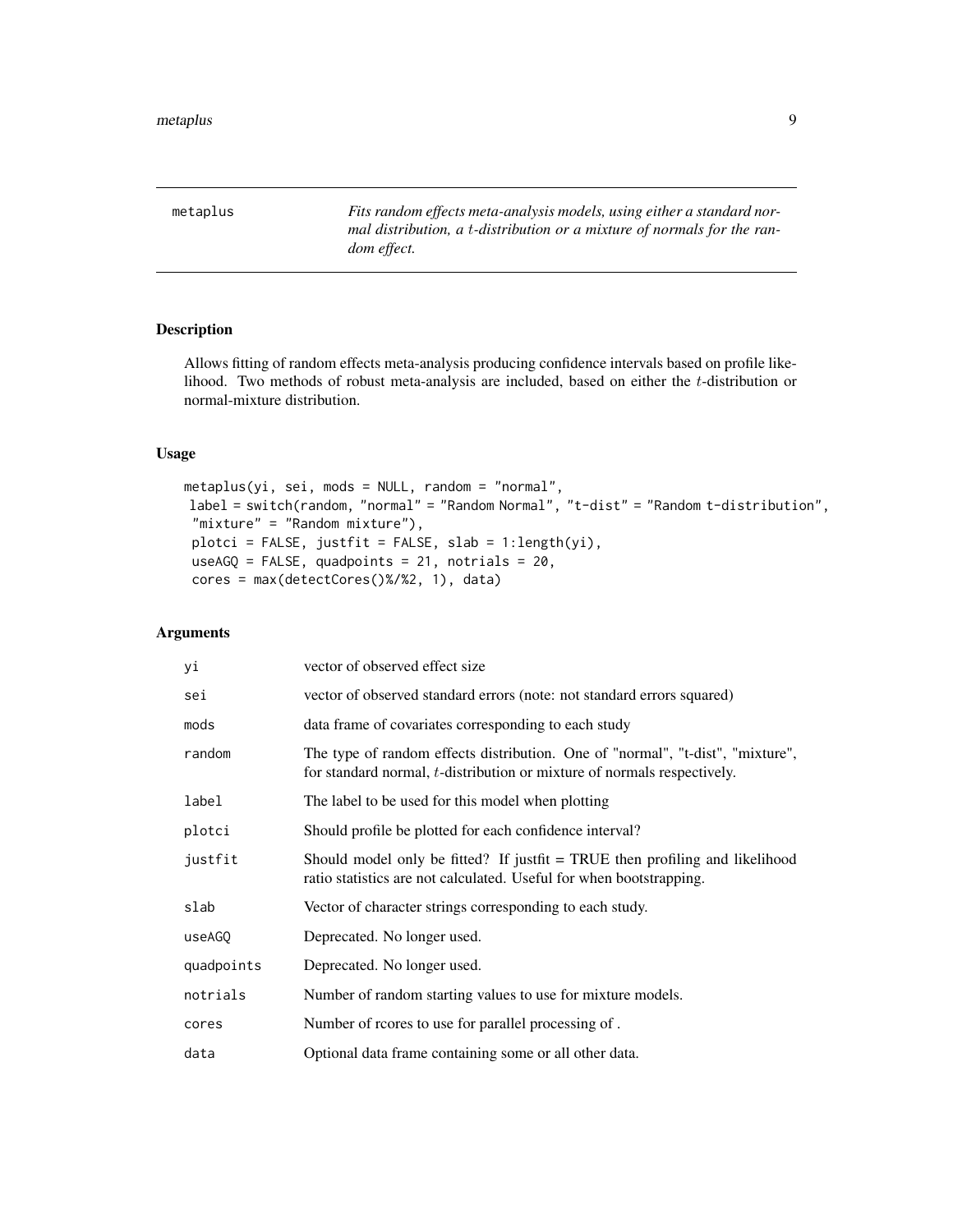#### Details

As well as standard normal random effects meta-analysis, fitting of robust models incorporating either a t-distribution random effect (Lee and Thompson, 2008 or Baker and Jackson, 2008) or a mixture of normals (Beath, 2014) may be fitted. For all models the profile log-likelihood (Hardy and Thompson, 1996) is used to determine the confidence intervals for the parameters, with corresponding p values calculated using the likelihood ratio test, to give consistency between the confidence intervals and p values. The profile log-likelihood produces confidence intervals with better properties than REML or Der Simonian-Laird method (Brockwell and Gordon 2001, Jackson et al 2010)

For the mixture normal model, multiple starting values are used. This is achieved by starting with the no outlier model, then all possible single outlier models and choosing the model with the maximum likelihood. The process is repeated by adding all possible outliers to obtain the two outlier models and the maximum likelihood chosen. The process is repeated until the likelihood is not further maximised by adding outliers. This method gives a faster fitting time and is more reliable than using random assignments, as we have usually only a small number of outliers.

#### Value

| results      | Matrix containing columns for estimate, lower 95%, upper 95% and p value, or<br>if justfit = TRUE then only the parameter estimates |
|--------------|-------------------------------------------------------------------------------------------------------------------------------------|
| уi           | Effect sizes                                                                                                                        |
| sei          | Standard error of effect sizes                                                                                                      |
| mods         | Modifiers for meta-regression                                                                                                       |
| slab         | Study labels                                                                                                                        |
| justfit      | Value of justfit passed to the method.                                                                                              |
| fittedmodel  | final model returned by mle2                                                                                                        |
| profile      | profile likelihood returned as described in bbmle                                                                                   |
| random       | Type of random effect                                                                                                               |
| outlier.prob | Outlier probabilities for robust mixture model only                                                                                 |

#### **Note**

I have used cores = 1 in the examples, as this is required by some of the checking procedures but it can, and should be, be removed for your own use for faster execution.

#### Author(s)

Ken Beath <ken.beath@mq.edu.au>

### References

Baker, R., & Jackson, D. (2008). A new approach to outliers in meta-analysis. Health Care Management Science, 11(2), 121131.

Beath, K. J. (2014). A finite mixture method for outlier detection and robustness in meta-analysis. Research Synthesis Methods, 5, 285-293. doi:10.1002/jrsm.1114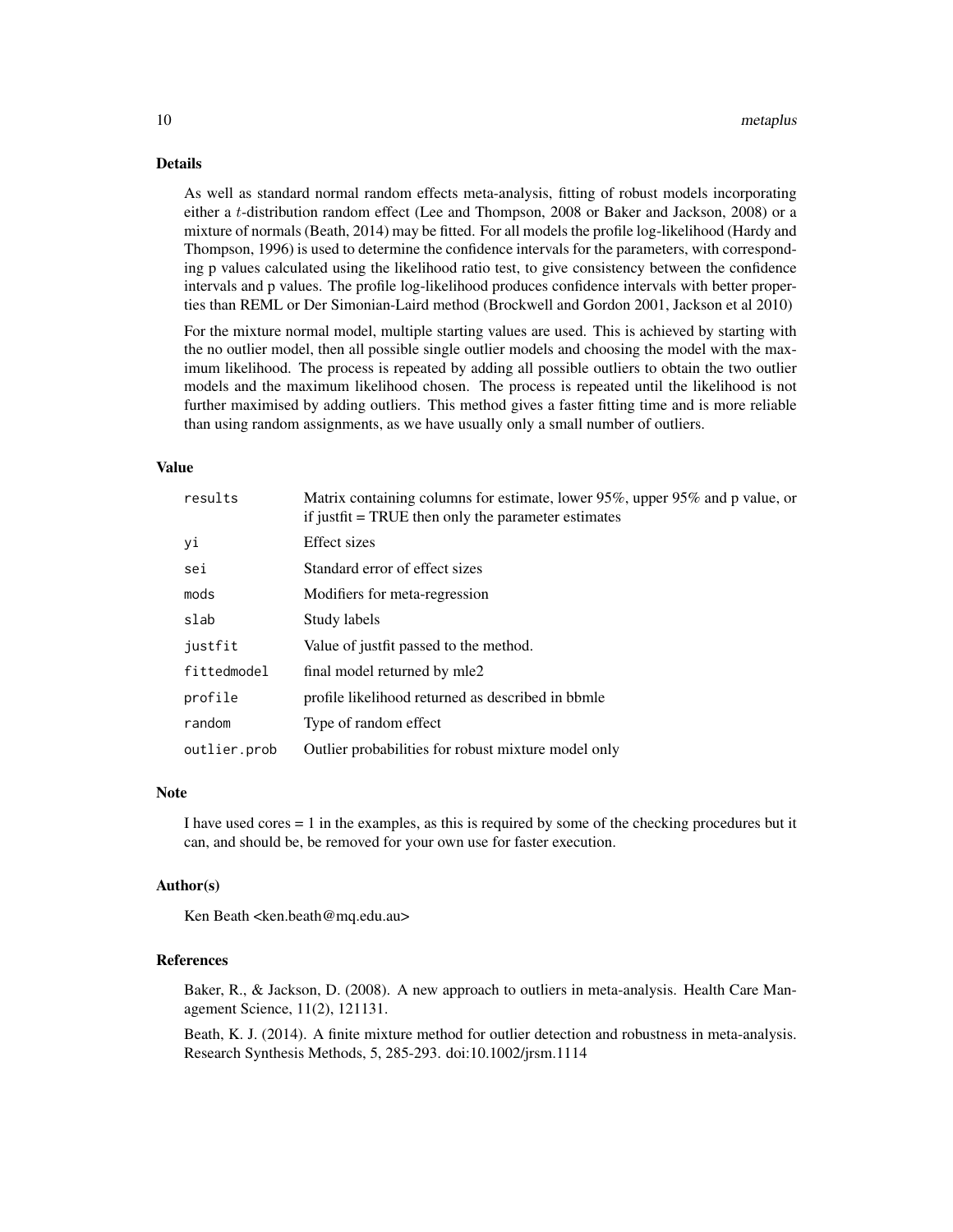#### metaplus and the contract of the contract of the contract of the contract of the contract of the contract of the contract of the contract of the contract of the contract of the contract of the contract of the contract of t

Brockwell, S. E., & Gordon, I. R. (2001). A comparison of statistical methods for meta-analysis. Statistics in Medicine, 20, 825-840.

Hardy, R. J., & Thompson, S. G. (1996). A likelihood approach to meta-analysis with random effects. Statistics in Medicine, 15, 619-629.

Jackson, D., Bowden, J., & Baker, R. (2010). How does the DerSimonian and Laird procedure for random effects meta-analysis compare with its more efficient but harder to compute counterparts? Journal of Statistical Planning and Inference, 140, 961-970. doi:10.1016/j.jspi.2009.09.017

Lee, K. J., & Thompson, S. G. (2008). Flexible parametric models for random effects distributions. Statistics in Medicine, 27, 418-434. doi:10.1002/sim

#### Examples

library(metaplus)

```
# perform meta-analysis for mag studies, which have no outliers
# fit standard normal random-effect model and print summary
mag.meta <- metaplus(yi, sei, slab = study, data = mag)
summary(mag.meta)
# repeat, but this time plot the profile likelihood diagnostic plot using plotci
mag.meta <- metaplus(yi, sei, slab = study, plotci = TRUE, cores = 1, data = mag)
# plot a forest plot with exponential transform, so that the odds ratios are plotted
plot(mag.meta, atransf = exp, at = log(c(.01, .1, 1, 10, 100)), xlab = "Odds Ratio",
cex = 0.75# repeat for t-distribution random effects
mag.tdist <- metaplus(yi, sei, slab = study,
random = "t-dist", cores = 1, data = mag)
summary(mag.tdist)
# use parametric bootstrap to test for presence of outliers
summary(testOutliers(mag.tdist, cores = 1))
# repeat for robust mixture random effects
mag.mix <- metaplus(yi, sei, slab = study,
random = "mixture", cores = 1, data = mag)
summary(mag.mix)
# use parametric bootstrap to test for presence of outliers
summary(testOutliers(mag.mix, cores = 1))
# perform meta-analysis for CDP studies
# where there is one outlier
cdp.meta \leq metaplus(yi, sei, slab = study, cores = 1, data = cdp)
summary(cdp.meta)
cdp.tdist <- metaplus(yi, sei, slab = study,
random = "t-dist", cores = 1, data = cdp)
summary(cdp.tdist)
summary(testOutliers(cdp.tdist, cores = 1))
cdp.mix <- metaplus(yi, sei, slab = study,
random = "mixture", cores = 1, data = cdp)
summary(cdp.mix)
summary(testOutliers(cdp.mix, cores = 1))
```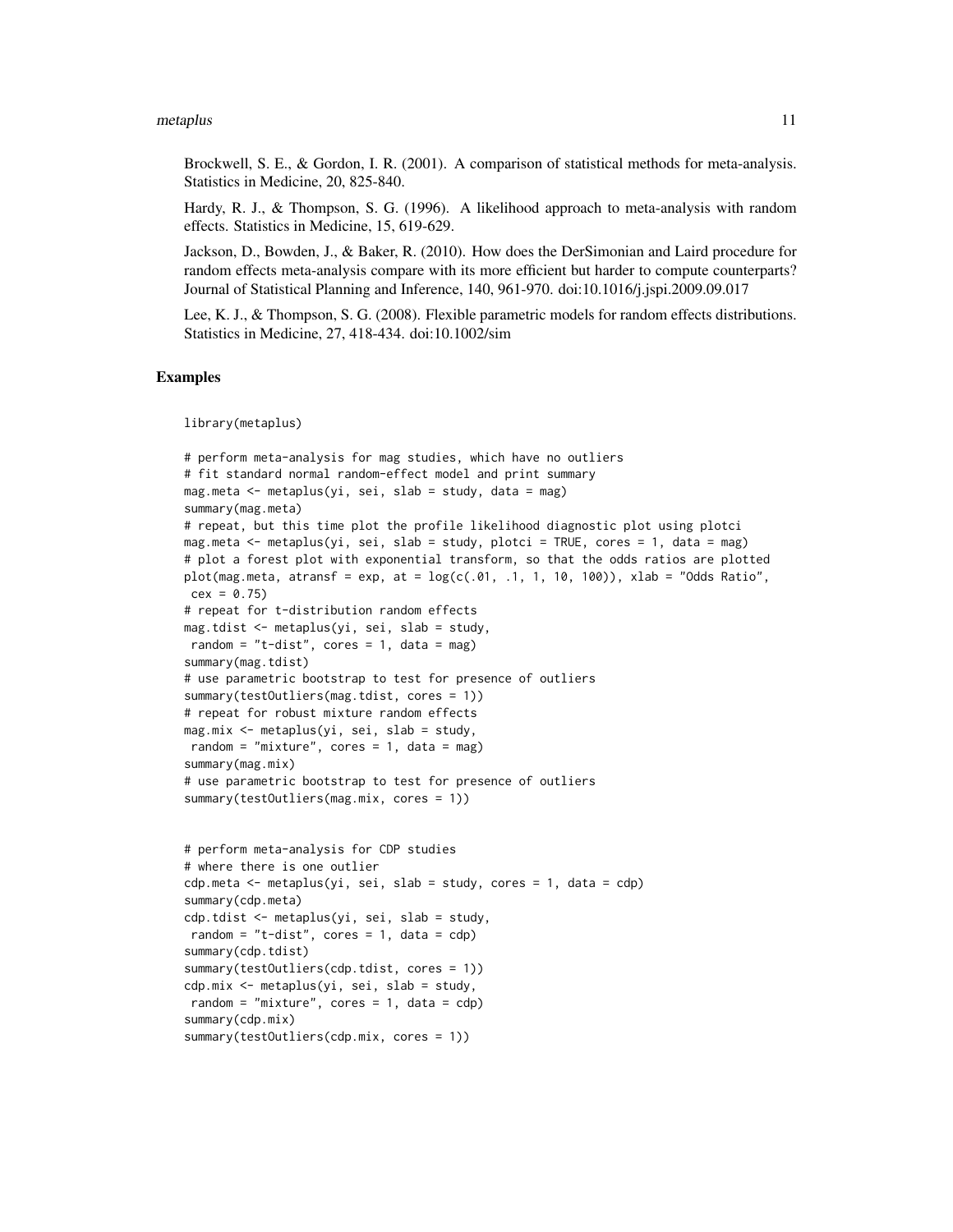```
# extract and plot outlier probabilities
cdp.mix.outlierProbs <- outlierProbs(cdp.mix)
plot(cdp.mix.outlierProbs)
# produce forest plot with summary for all 3 models, showing narrower confidence
# intervals for robust models
plot(cdp.meta, extrameta = list(cdp.tdist, cdp.mix), xlab = "Standardised Mean Difference")
# effect of exercise on depression with covariate of length of study
# fit the 3 models
exercise.meta <- metaplus(smd, sqrt(varsmd),
mods = duration, slab = study, cores = 1, data = exercise)
summary(exercise.meta)
exercise.mix <- metaplus(smd, sqrt(varsmd),
mods = duration, slab = study, random = "mixture",
cores = 1, data = exercise)summary(exercise.mix)
exercise.testOutliers <- testOutliers(exercise.mix, cores = 1)
summary(exercise.testOutliers)
# identify possible outliers
exercise.outlierProbs <- outlierProbs(exercise.mix)
plot(exercise.outlierProbs)
# centre duration at different values to obtain predictions at 4, 8 and 12 weeks
exercise$duration4 <- exercise$duration-4
exercise$duration8 <- exercise$duration-8
exercise$duration12 <- exercise$duration-12
# fit the different models, giving each an appropriate label
exercise.nodurn <- metaplus(smd, sqrt(varsmd),
label = "Random Mixture (No Duration)", slab = study,
random = "mixture", cores = 1, data = exercise)
exercise.wk4 <- metaplus(smd, sqrt(varsmd),
mods = duration4, label = "Random Mixture (Week 4)",
slab = study, random = "mixture", cores = 1, data = exercise)
exercise.wk8 <- metaplus(smd, sqrt(varsmd),
mods = duration8, label = "Random Mixture (Week 8)",
slab = study, random = "mixture", cores = 1, data = exercise)
exercise.wk12 <- metaplus(smd, sqrt(varsmd),
mods = duration12, label = "Random Mixture (Week 12)",
slab = study, random = "mixture", cores = 1, data = exercise)
# produce forest plot with summary for each model with robust mixture model at different weeks
plot(exercise.nodurn, extrameta = list(exercise.wk4, exercise.wk8,
exercise.wk12), xlab = "Standardised mean difference")
```
outlierProbs *Calculate outlier probabilities for each study.*

<span id="page-11-0"></span>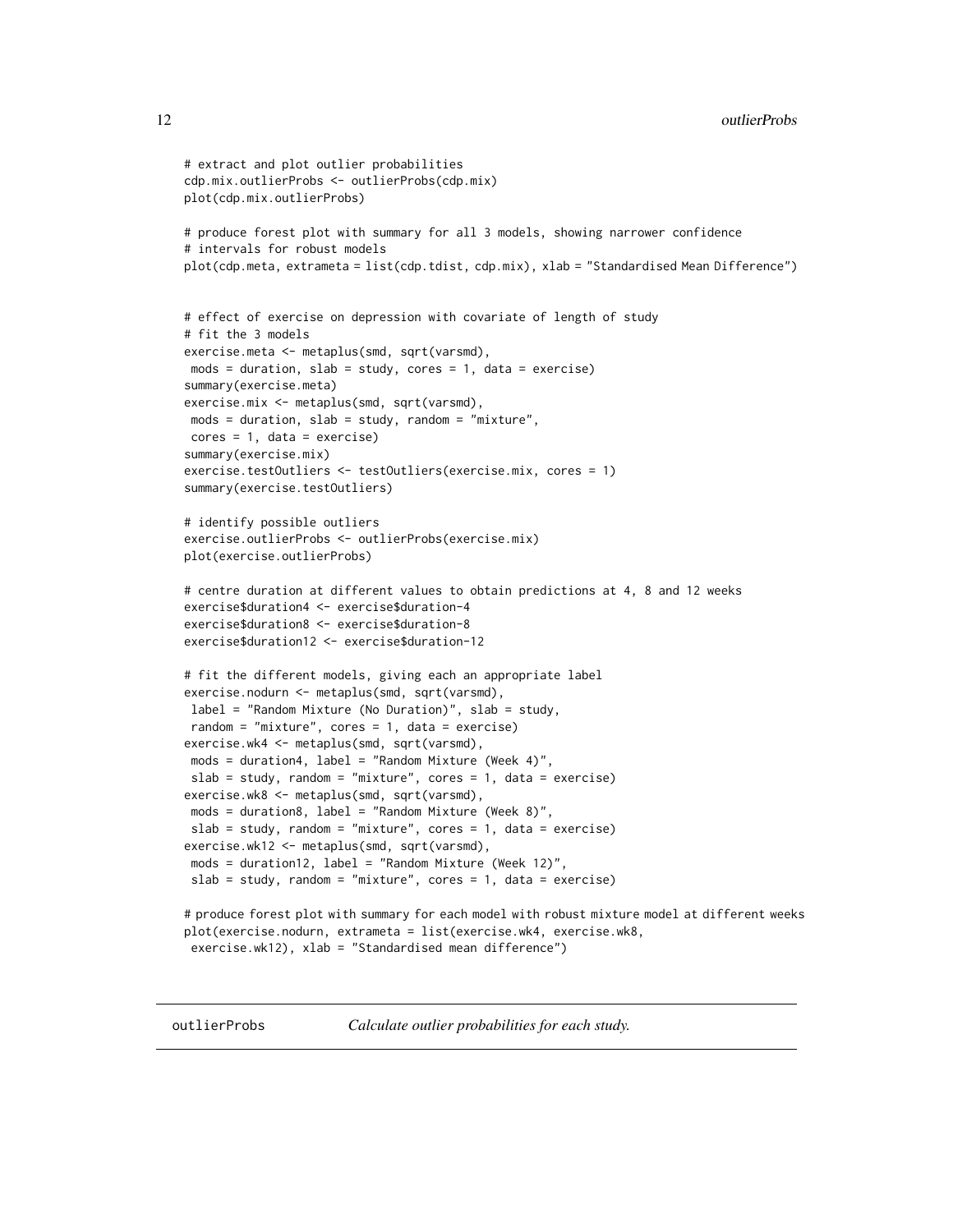# <span id="page-12-0"></span>plot.metaplus 13

#### Description

For the normal mixture random effect calculates the probability that each study is an outlier based on the posterior probability of it being an outlier.

#### Usage

```
## S3 method for class 'metaplus'
outlierProbs(object)
```
#### Arguments

object A metaplus object with a mixture (robust) random effects distribution.

# Details

The outlier probabilities are obtained as the posterior probabilities of each study being an outlier based on the fitted mixture model.

# Value

| outlier.prob | Posterior probability that each study is an outlier |
|--------------|-----------------------------------------------------|
| slab         | Labels corresponding to each study                  |

### Author(s)

Ken Beath <ken.beath@mq.edu.au>

#### Examples

```
data(mag)
mag3 <- metaplus(yi, sei, plotci = TRUE, slab = study, random = "mixture", cores = 1, data = mag)
mag3.outlierProbs <- outlierProbs(mag3)
plot(mag3.outlierProbs)
```

| plot.metaplus | Produces forest plot for the studies together with the meta-analysis |
|---------------|----------------------------------------------------------------------|
|               | results.                                                             |

# Description

Produces a forest plot for the studies in the meta-analysis and the result of the meta-analysis. Allows the inclusion of extra results of alternative meta-analyses, to allow, for example comparison between standard and robust methods of meta-analysis. Makes extensive use of the metafor package to produce the forest plot.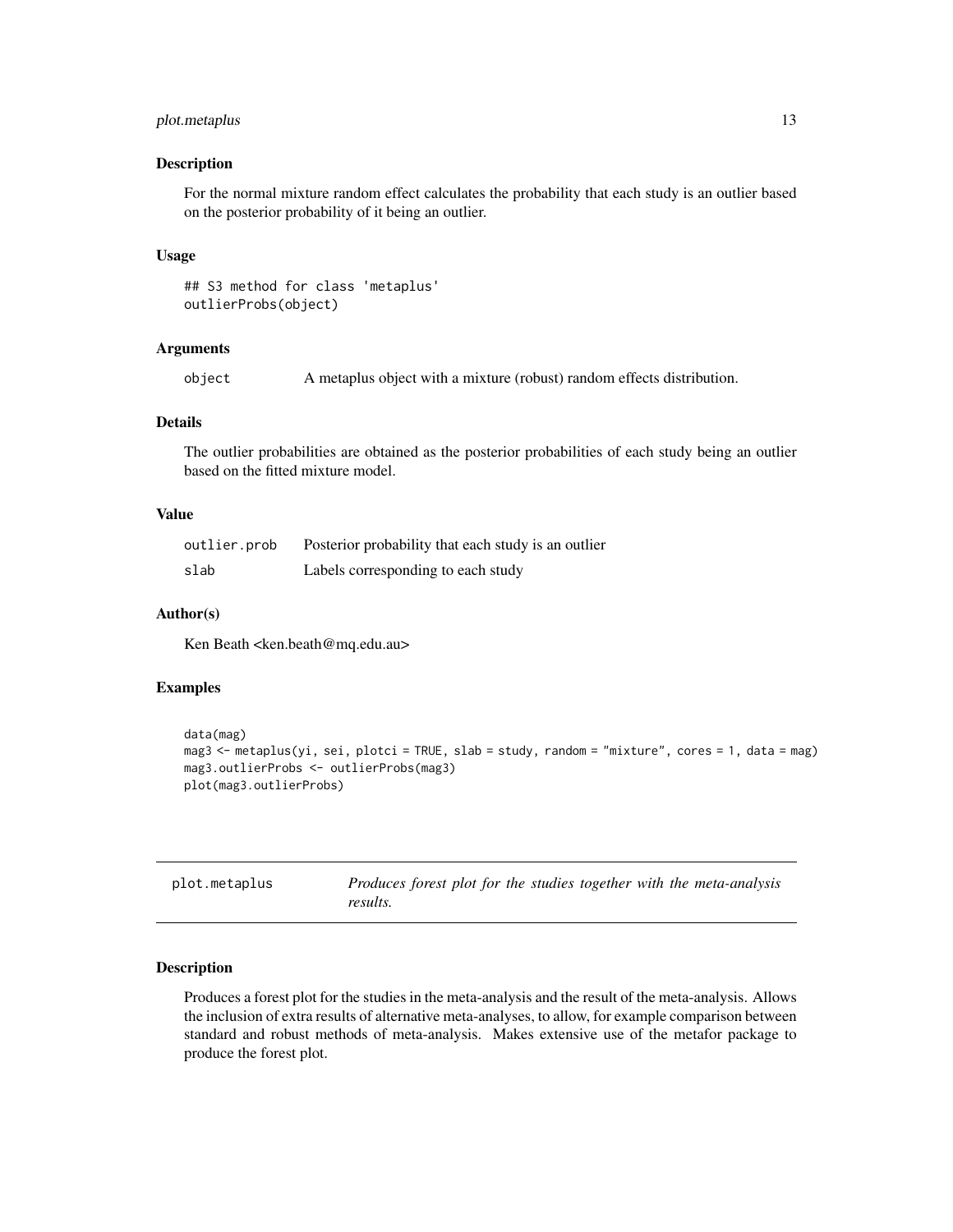#### Usage

```
## S3 method for class 'metaplus'
plot(x, ..., extrameta = NULL)
```
#### Arguments

| X                       | metaplus object to be plotted                                                                                                                                                                                                     |
|-------------------------|-----------------------------------------------------------------------------------------------------------------------------------------------------------------------------------------------------------------------------------|
| $\cdot$ $\cdot$ $\cdot$ | additional parameters to plot                                                                                                                                                                                                     |
| extrameta               | Additional metaplus objects to be plotted. Only the summary statistic is plotted<br>at the end of the plot. This is useful for comparing standard and robust methods,<br>or meta-regressions for various values of the predictor. |

# Value

Plot

#### Note

On some systems the alignment of characters in the CI may be poor when saving the plots to pdf. A solution is to use the extrafont package and a fixed width font, for eample Courier New. Then if creating the plot using  $pdf()$  the parameter family  $=$  "Courier New" will use this font and fonts  $=$ "Courier New" will add it to the pdf.

An alternative is to use pdf.options() with the same parameters before the plot, and pdf.options(reset = TRUE) will produce the same effect.

#### Author(s)

Ken Beath <ken@kjbeath.com.au>

```
data(cdp)
# produce all 3 models for the CDP data and plot them all
cdp1 <- metaplus(yi, sei, plotci = TRUE, slab = study, cores = 1, data = cdp)
cdp2 <- metaplus(yi, sei, plotci = TRUE, slab = study, random = "t-dist", cores = 1, data = cdp)
cdp3 <- metaplus(yi, sei, plotci = TRUE, slab = study, random = "mixture", cores = 1, data = cdp)
plot(cdp1, extrameta = list(cdp2, cdp3))
# plot effect of exercise on depression at 4, 8 and 12 weeks
data(exercise)
exercise$duration4 <- exercise$duration-4
exercise$duration8 <- exercise$duration-8
exercise$duration12 <- exercise$duration-12
exercise.wk4 <- metaplus(smd, sqrt(varsmd), mods = duration4,
label = "Random Mixture (Week 4)", slab = study, random = "mixture", cores = 1, data = exercise)
exercise.wk8 <- metaplus(smd, sqrt(varsmd), mods = duration8,
label = "Random Mixture (Week 8)", slab = study, random = "mixture", cores = 1, data = exercise)
exercise.wk12 <- metaplus(smd, sqrt(varsmd), mods = duration12,
```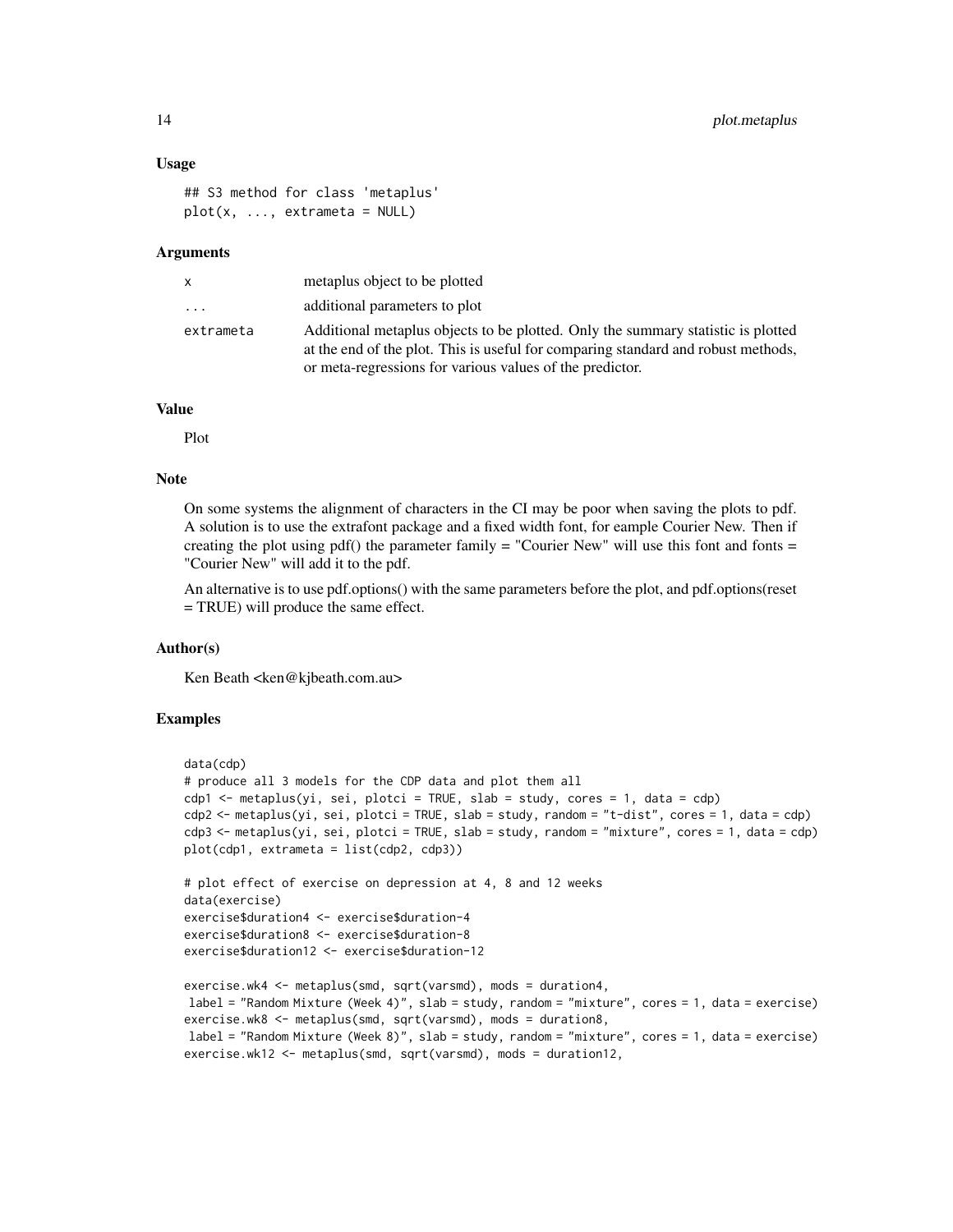# <span id="page-14-0"></span>plot.outlierProbs 15

```
label = "Random Mixture (Week 12)", slab = study, random = "mixture", cores = 1, data = exercise)
exercise.nodurn <- metaplus(smd, sqrt(varsmd), plotci = TRUE,
label = "Random Mixture (No Duration)", slab = study, random = "mixture",
cores = 1, data = exercise)plot(exercise.nodurn, extrameta = list(exercise.wk4, exercise.wk8, exercise.wk12))
```
plot.outlierProbs *Plot outlier probabilities.*

# Description

Plots the outlier probability for each study, from an outlierProbs object.

#### Usage

```
## S3 method for class 'outlierProbs'
plot(x, \ldots)
```
#### Arguments

| X        | outlierProbs object to be plotted |
|----------|-----------------------------------|
| $\cdots$ | additional parameters to plot     |

#### Value

Plot

# Author(s)

Ken Beath <ken.beath@mq.edu.au>

```
data(mag)
mag.mix <- metaplus(yi, sei, plotci = TRUE, slab = study, random = "mixture", cores = 1, data = mag)
mag.mix.outlierProbs <- outlierProbs(mag.mix)
plot(mag.mix.outlierProbs)
```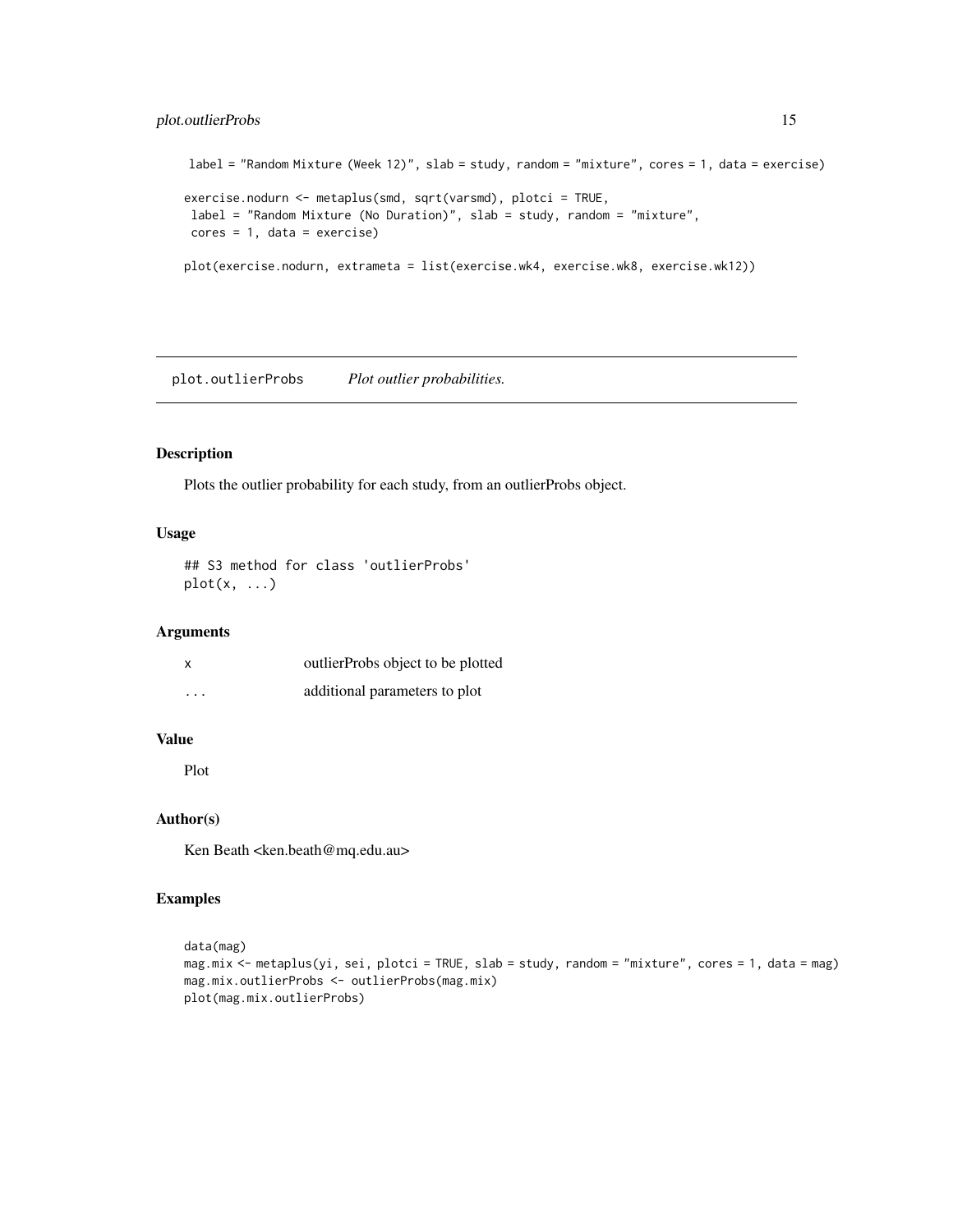<span id="page-15-0"></span>

Summarises the meta-analysis, giving the parameter estimates and goodness of fit statistics. For the robust methods this includes the values of the parameters relating to robustness. In the summary the 95% confidence intervals are calculated using the profile likelihood method. To produce corresponding p-values these are obtained from the likelihood ratio test statistic.

#### Usage

## S3 method for class 'metaplus' summary(object, ...)

#### Arguments

| object   | metaplus object to summarise.     |
|----------|-----------------------------------|
| $\cdots$ | Additional parameters to summary. |

# Value

| results  | Matrix containing parameter estimates, confidence intervals and p values |
|----------|--------------------------------------------------------------------------|
| fitstats | List containing logLikelihood, AIC and BIC                               |

# Author(s)

Ken Beath <ken.beath@mq.edu.au>

# Examples

```
data(mag)
mag1 <- metaplus(yi, sei, plotci = TRUE, slab = study, cores = 1, data = mag)
summary(mag1)
```
testOutliers *Tests for the presence of outliers.*

#### Description

For the t-distribution models this is a test that the degrees of freedom is infinitite, or equivalently that it's inverse is zero. For the mixture-normal model it is a test that the proportion of outliers is zero. As both tests involve a parameter on the boundary of the parameter space, asymptotic theory does not apply, so a parametric bootstrap is performed to determine the empirical distribution of the test statistic under the null hypothesis. The observed likelihood ratio statistic is then compared to this distribution to determine the p value.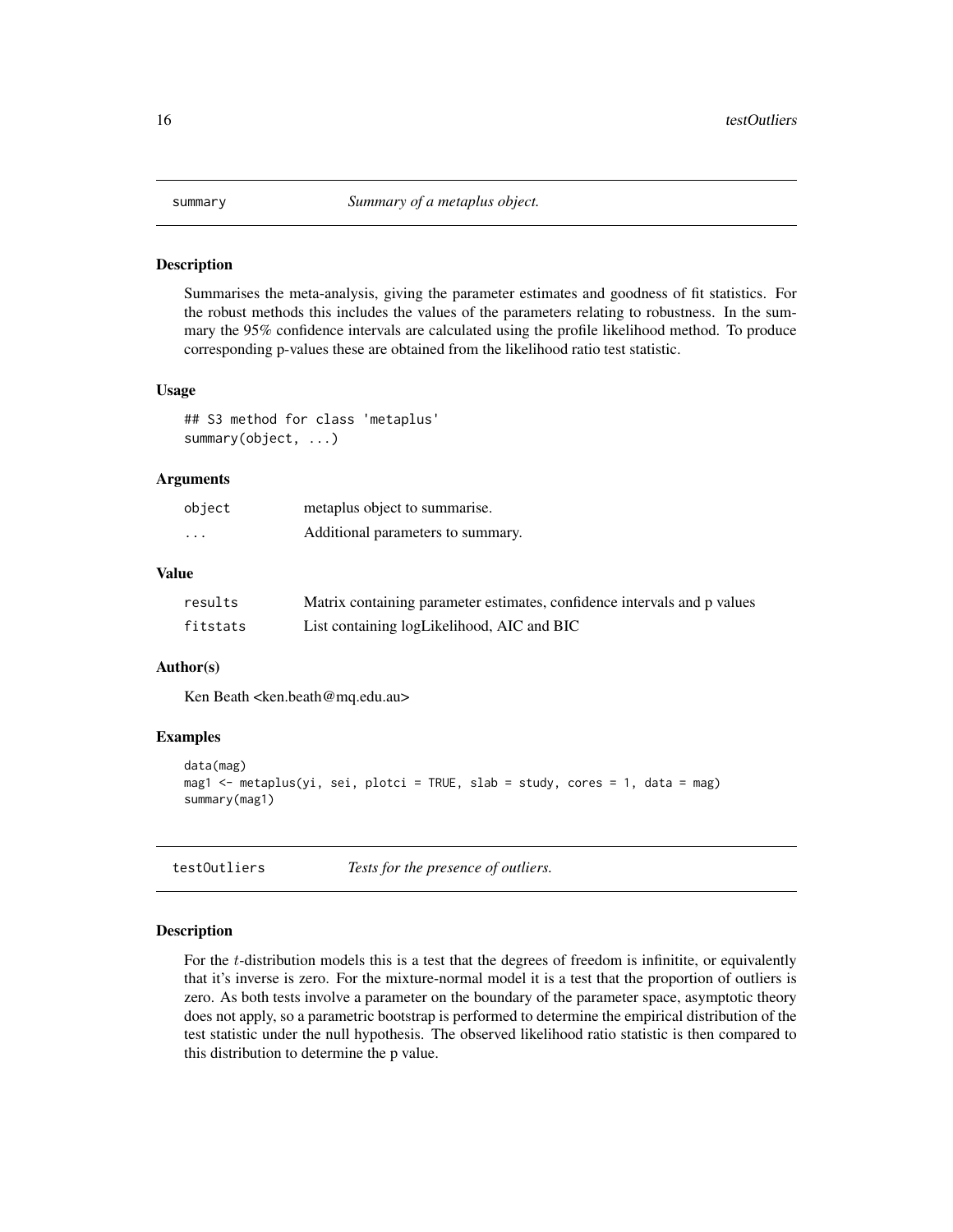#### testOutliers 17

# Usage

```
## S3 method for class 'metaplus'
testOutliers(object, R = 999, cores = max(detectCores()%/%2, 1))
```
# Arguments

| object | The meta-analysis for which the presence of outliers is to be tested.                                                                                                           |
|--------|---------------------------------------------------------------------------------------------------------------------------------------------------------------------------------|
| R.     | Number of simulations (parametric bootstraps) used in testing the hypothesis.<br>Initially, it may be useful to set this to a smaller value, to allow faster execution<br>time. |
| cores  | Number of cores used to simultaneously perform simulations.                                                                                                                     |

# Value

| pvalue   | p value obtained from parametric bootstrap                       |
|----------|------------------------------------------------------------------|
| observed | Observed value of the likelihood ratio test statistic            |
| sims     | Simulated values of the test statistic under the null hypothesis |

# Note

Running the default number of bootstrap samples may take considerable time, of the order of hours. Use of the parallel options will improve these times. For a preliminary guide to whether there are outliers, this is indicated by a reduction in AIC or BIC with the robust model, and a change in the estimated mean effect.

# Author(s)

Ken Beath <ken.beath@mq.edu.au>

```
data(cdp)
cdp3 <- metaplus(yi, sei , plotci = TRUE, slab = study, random = "mixture", cores = 1, data = cdp)
summary(testOutliers(cdp3, cores = 1))
```